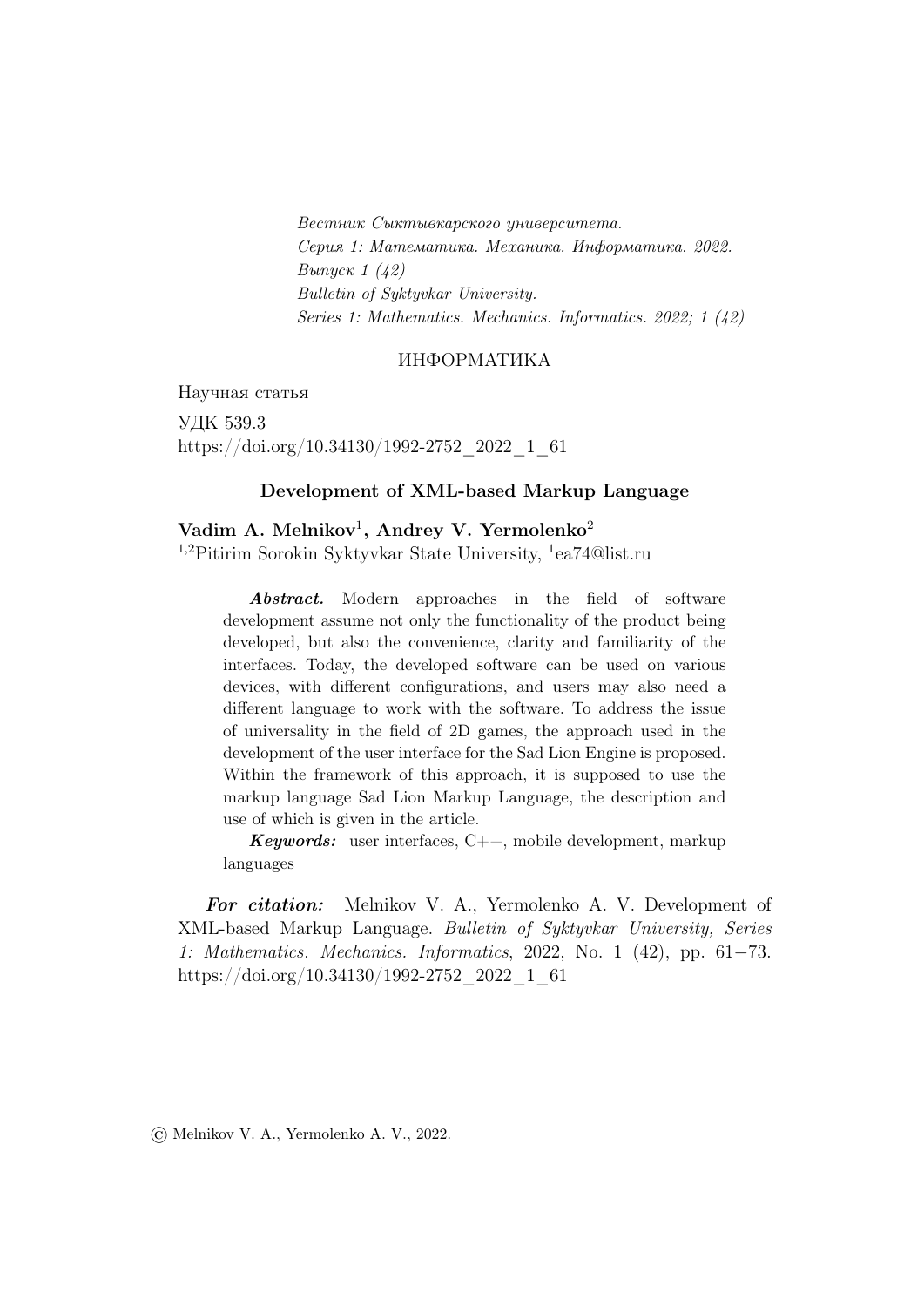#### Язык разметки SadLion Markup Language

#### Вадим Андреевич Мельников<sup>1</sup>, , Андрей Васильевич Ермоленко<sup>2</sup>

<sup>1,2</sup> Сыктывкарский государственный университет имени Питирима Сорокина

Аннотация. Современные подходы в области разработки программного обеспечения (ПО) предполагают не только функциональность разрабатываемого продукта, но и удобство, понятность и привычность интерфейсов. На сегодняшний день разрабатываемое ПО может использоваться на различных устройствах, с различными конфигурациями, а также пользователям может быть необходим другой язык для работы с ПО. Для решения вопроса универсальности в области 2D-игр предлагается подход, использованный при разработке пользовательского интерфейса игрового движка Sad Lion Engine. В рамках данного подхода предполагается использовать язык разметки Sad Lion Markup Language, описание и использование которого приведено в статье.

**Ключевые слова:** пользовательский интерфейс,  $Cu++$ , разработка мобильных приложений, языки разметки

Для цитирования: Melnikov V. A., Yermolenko A. V. Development of XML-based Markup Language // Вестник Сыктывкарского университета. Сер. 1: Математика. Механика. Информатика. 2022. Вып. 1 (42). C. 61−73. https://doi.org/10.34130/1992-2752\_2022\_1\_61

#### Introduction

The user interface is just important as a program code. According to the developers' estimates, the end user first of all pays attention to the program interface, and not to its functionality. Therefore, the special attention is always given to the questions of interface.

After the first version of Unix appeared in 1969, programs were designed to work in text-based terminals, and a text-based interface was the norm. In the mid-80s, graphical user interfaces began to appear (hereinafter GUI), the development of which from the early 70s was carried out by Xerox Palo Alto Research Center. This research center influenced the development of the Apple Macintosh interface, and through it, the Microsoft Windows interfaces [1].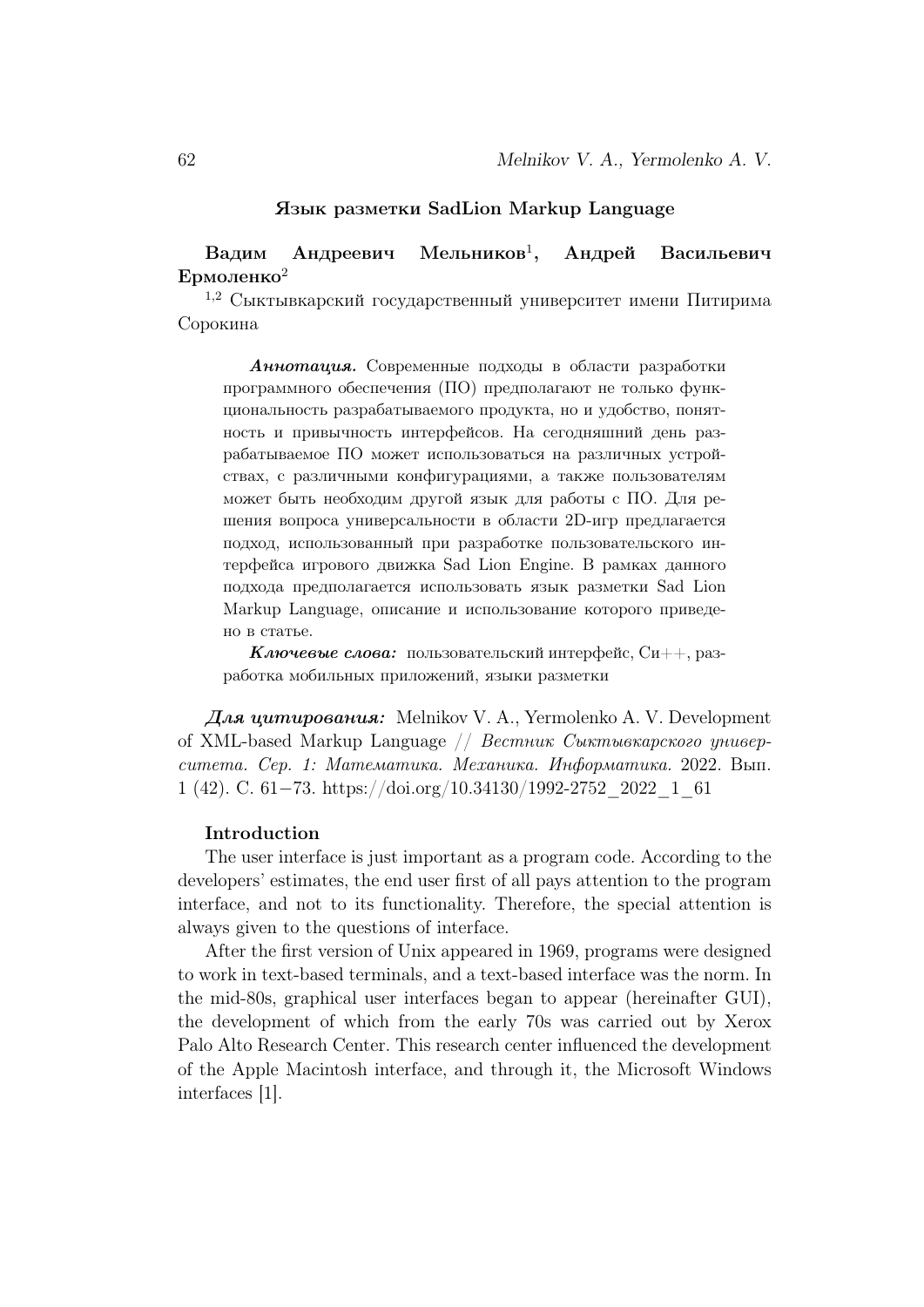Today it is necessary not only to create a user interface for the program, but also to design it taking into account internationalization, because most modern programs are localized into many different languages. And when developing for mobile devices, it is also necessary to take into account the existence on the market of devices with different screen ratios, since in addition to the already familiar 9:16 ratio, which is widespread among phones, and 3:4, used for tablets, there is also a 9:19.5 ratio for smartphones Apple iPhone  $X^1$ .

Various methods of layout development are used to create user interfaces on mobile devices. One of the easiest ways is to use the built-in browser engine (usually such a component is called WebView) and write code using JavaScript and HTML, which allows Apache Cordova [2]. But this approach will lead to the fact that the application will be initially slow, annoying users. The second way is to create native Android [3] and iOS [4] apps using standard layout tools or cross-platform Xamarin [5]. Both ways have similarities and are all very similar to the older Windows Presentation Foundation (WPF) technology [6]. At first glance, it may seem that the technology that will be described below reinvents HTML and JS, but it should be noted that for using HTML and JS on rather weak (compared to PCs based on x86 architecture) mobile platforms, it leads to an increase in power consumption and a decrease in performance applications. Nikolay Armonik in his report "How we made the biggest game on Defold in 1 year" at the DevGAMM Moscow 2018 conference gives figures on the performance of their application:  $20-40\%$  of the frame time is taken by the execution of Lua scripts, Lua is interpreted language like JavaScript and they are comparable in performance. Ditcing interpreted languages and writing all the logic in  $C + \frac{1}{2}$  greatly improves application performance.

The native development approach forces developers to maintain several completely incompatible codebases — one in Java or Kotlin for Android, and one in Objective-C or Swift for iOS in the case of mobile applications. If you're developing for Windows, you'll need to add the UWP. Part of the problem is solved by using Xamarin Forms [5], which allow you to generalize most of the code and only in special cases write code using Xamarin Native.

The Flutter [7] technology stands apart, in which the native elements of the user interface are not used, but the elements are drawn immediately on

<sup>1</sup>According to sites: https://deviceatlas.com/blog/most-used-smartphone-screenresolutions, https://www.apple.com/ru/newsroom/2017/09/the-future-is-here-iphone- $\mathbf{x}/$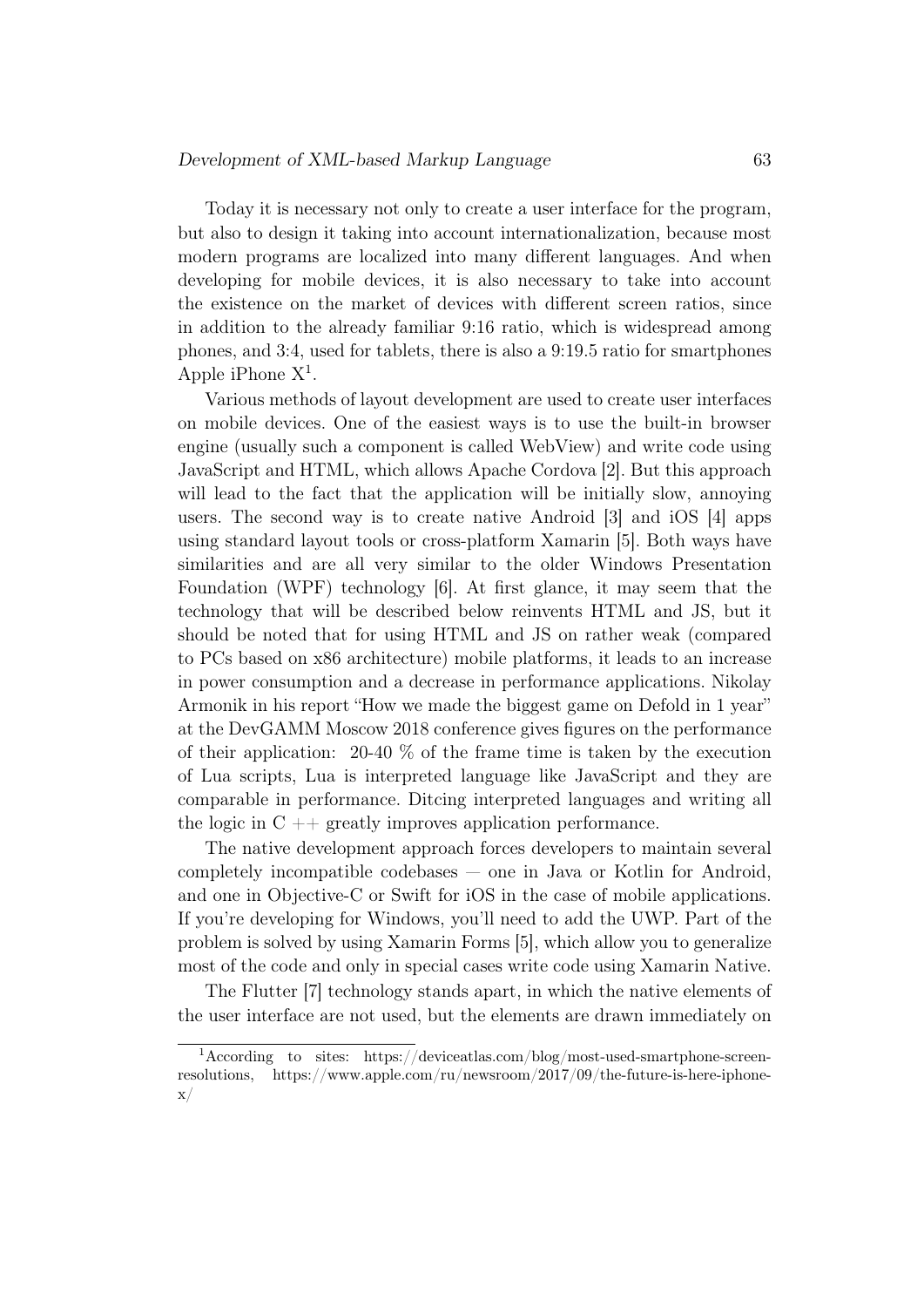the screen using  $\text{Skia}^2$  – the Google vector graphics library. The approach is quite similar to designing interfaces in games. Flutter uses the Dart language for programming, which is focused on Web applications and UI, just like JavaScript. Dart is not as powerful as  $C_{++}$ , and in games, performance is critical.

The given review of the modern approach to the creation of interfaces shows that the demanded task is to create universal, easily programmable interfaces that adjust to various devices and screens, with different aspect ratios. To solve this problem, it is proposed to use the Sad Lion Engine (SLE) game engine (SLE) [8] user interface, created with the help of  $C_{++}$ , based on the developed markup language for maximum application performance. Accordingly, the purpose of the article is to describe the capabilities of the developed interface of the SLE game engine. It should be noted that there is a powerful framework Qt [9] for developing applications for PCs and mobile platforms, but it was not initially considered due to the prohibitive cost for a small development studio.

This approach is applicable both to business applications and to any games (2D, 3D, AR, VR), since even in 3D games, the interface remains a 2D texture placed in space.

A review of publications in scientific and technical literature proves that, despite the rapid development of programming languages and environments, mobile game developers face a fairly large number of various difficulties when creating game applications and interfaces. For example, general problems of game design, including the development of mobile applications, are raised in [10; 11]. Developers are considering different approaches to solving problems related to interfaces. In [12], the authors present the XVGDL language for describing games, based on the extensible markup language XML, while emphasizing the universality of XVGDL, describing the syntax and components of XVGDL, and examples of their use. In the study in [13], the authors present an approach for the automated creation of classic multiplayer 2D games based on Android, based on the concept of model-based engineering. The development of lightweight performance game engines also remains a popular trend. However, this raises questions of their development, the introduction of new technologies and the functionality provided by modern and promising devices [14].

 $^{2}$ https://skia.org/ – Skia vector graphics library site.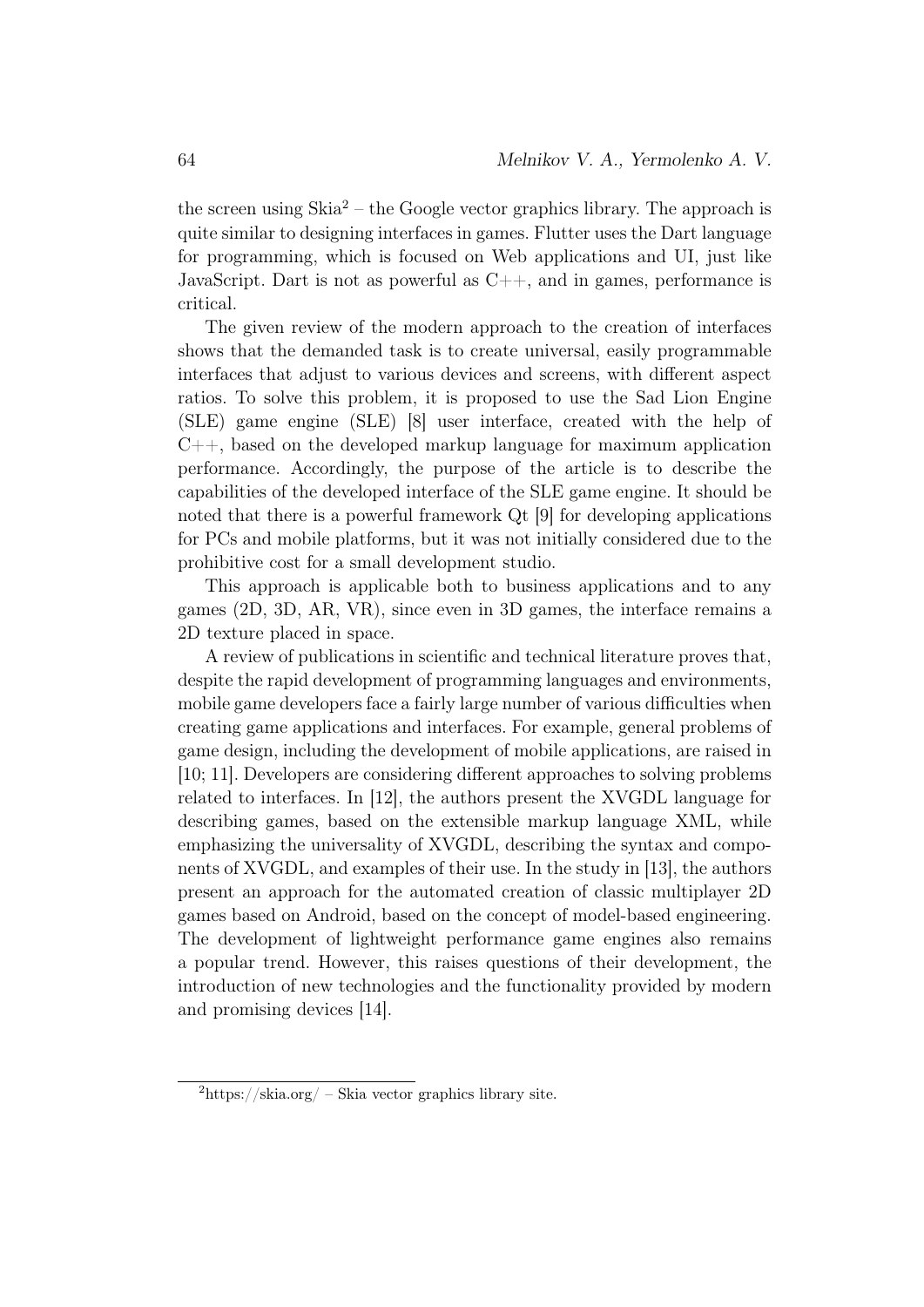#### First version of markup language made for Unity3D

The first version of Sad Lion Markup Language (SLML) ran entirely within Unity3D. The creation of the interface was based on the component system [10] and a set of components of the Unity3D engine itself. Application lifecycle was also based on Unity3D [11]. The emergence of SLML in Unity3D is justified by the complexity of creating a high-quality adaptive interface using standard engine tools. It is quite difficult to align UI elements so that they look good on different screen ratios.

The emergence of SLML and SLE began with a solution to the problem of large executable file sizes. When using sprites, Unity3D embed them in an unpacked executable file, which led to a large increase in the size of the application. With further development, it was revealed that adding new objects also leads to a strong increase in the size of the executable file. To solve this problem with sprites, a special tool was made for creating atlases in PNG files. Solving the problem with objects required creating our own system for creating objects in the scene, bypassing Unity3D, and this was the reason for the appearance of SLML.

SLML does not create objects in advance, all descriptions are stored in XML files, objects are set on the fly when the game starts. This approach made it possible to avoid embedding the code of objects in the binary code, instead, they are generated according to the description from the XML file as needed.

In SLE, scaling occurs after all objects are created. In Unity3D, the game is executed within the Awake-Start-Update cycle, which leads to the following problem: it is necessary to create objects in the framework, in which there is no possibility to create before the cycle starts. Also, adjusting the width-height using anchors in Unity3D is not very convenient.

The difficulties described above indicated the need to develop our own SLE core.

#### Implementation within SLE

SLML is based on XML [17]. As part of SLE, the problems related to the life cycle of an application in Unity3D were solved, the life cycle of SLE involves the complete creation of a component tree before the first call to Awake of any of the components specified in the XML file. Using the Skia library allowed adding a number of new functions to the user interface system.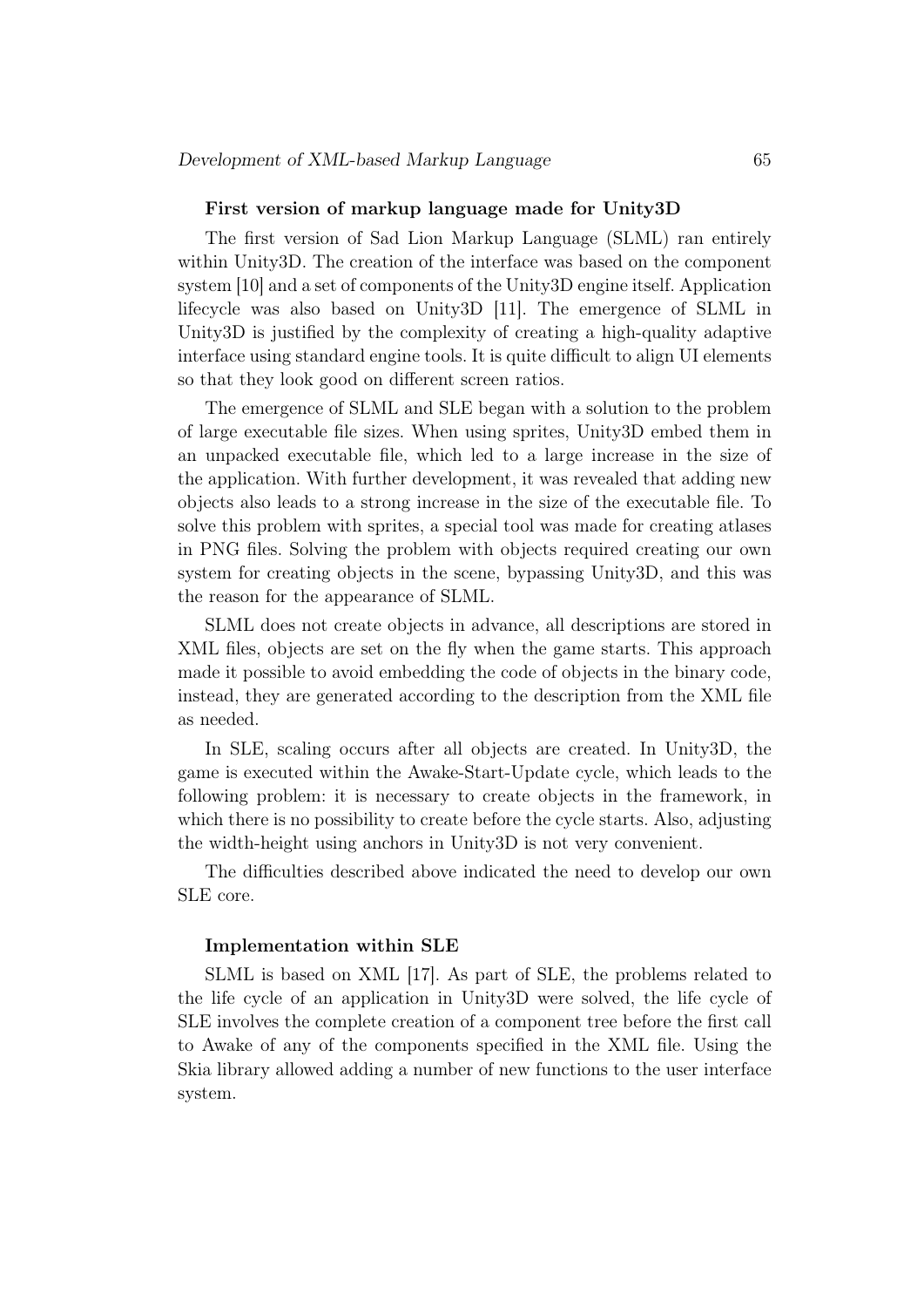66 Melnikov V. A., Yermolenko A. V.



Fig. 1. Screen with aspect ratio 9:16

The main idea of SLML is to use an adaptive layout, in which several (usually three) layouts are initially set up and then the user interface is interpolated based on one of the existing layouts. If there is a relationship for which high-quality interpolation does not work, then it can be implemented separately without affecting the engine itself.

Let's show the advantages of SLE on the example of the Big Coloring Book<sup>3</sup> project, using a form layout made for one and two ratios. In the current version of SLML, additional layouts are obtained using variables stored in a JSON file and substituted during parsing of XML files.

Let's take an aspect ratio close to 9:16 (Xiaomi Redmi 4X) as a basis, the result is shown in Fig. 1. Fig. 2 shows how the interface will look in a ratio close to 3: 4 (DEXP E170), obtained by proportionally scaling the interface created for a ratio of 9:16. Immediately, a strong violation of proportions is noticeable, the pop-up window is much larger in width than in height, and the elements also begin to run over each other.

Fig. 3 shows the result obtained using a separate 3:4 ratio. This approach allowed us to obtain a better result for each aspect ratio, the proportions of elements and the distances between them are preserved. According to professional designers, in this case, with the help of optical alignment, the image becomes visually balanced and harmonious for the user to perceive

 $3$ App in the Google Play store — https://play.google.com/store/apps/details?id= sadlion.games.bigcoloringbook.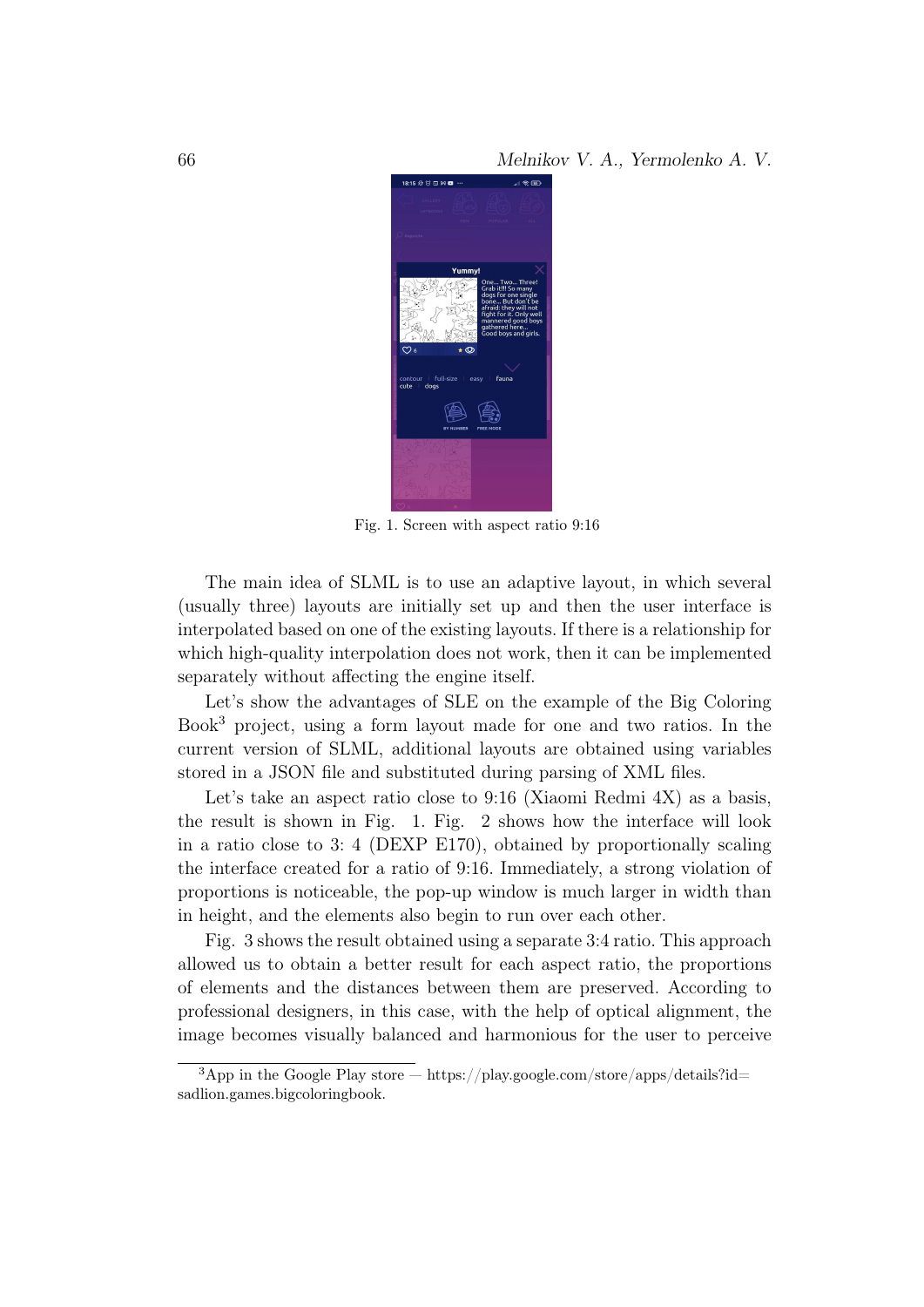Development of XML-based Markup Language 67



Fig. 2. Screen with aspect ratio 3:4, obtained by scaling from layout with aspect ratio 9:16



Fig. 3. Screen with aspect ratio 3:4

at an intuitive level. The block with the text has enough free space around it and is related from the point of view of visual ergonomics. If the ratio of the sides is not from the list of those implemented in advance, then proportional scaling from the closest ratio will occur. This allows you to take into account the specifics of the screen ratio, large width and vice versa, height, and position the interface elements more accurately.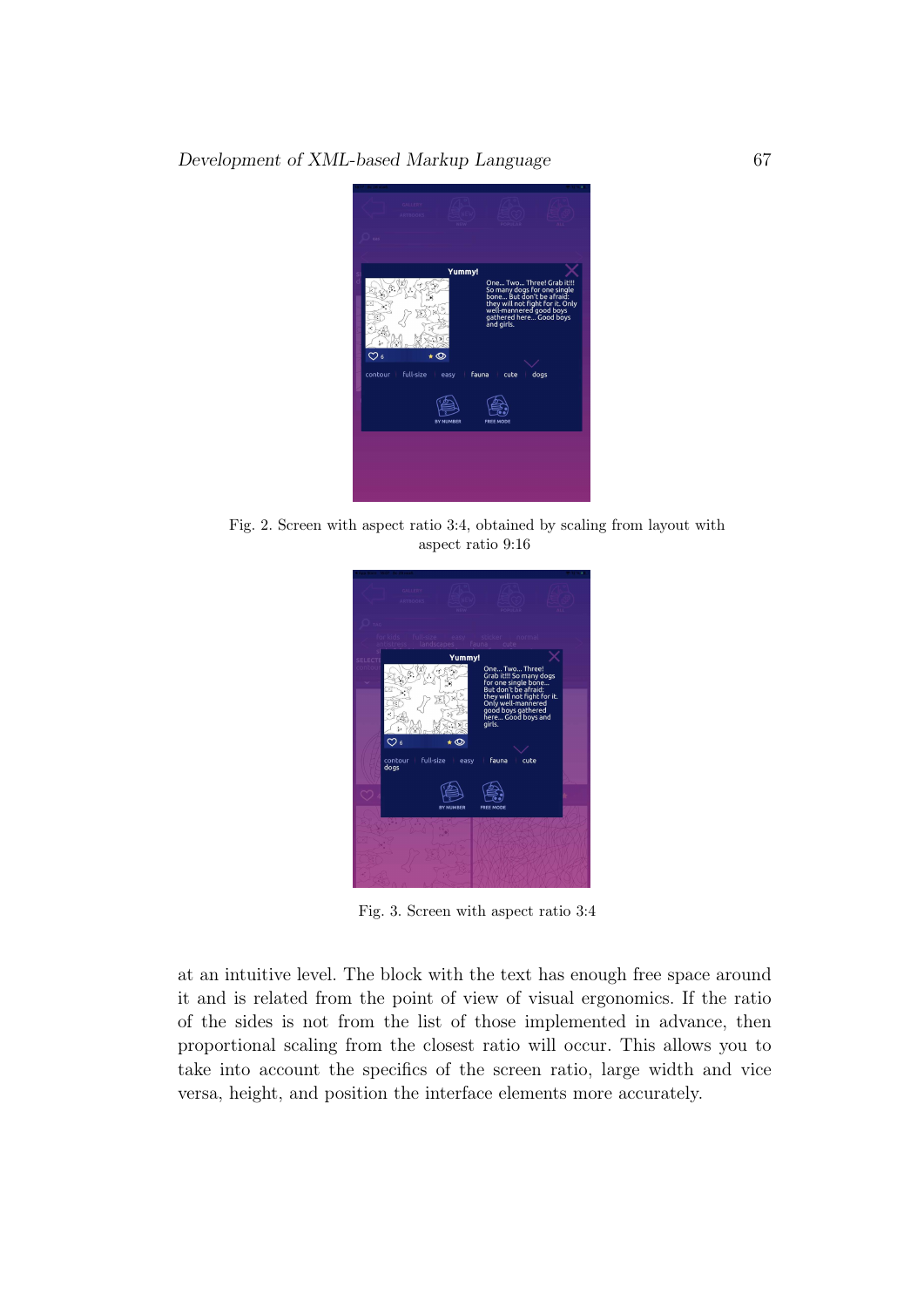Within the SLM, there are several main tags that provide basic functionality:

- Form is the root tag for layout file;
- Row is a tag of row which takes all width and given height of parent, rows are placed one after another;
- Col is a tag of column which takes the given width and all height of parent, columns are placed one after another;
- Layer is a tag of layer, which takes all space of parent and placed in point (0, 0) regarding the parent, layers overlap each other;
- Button is a tag of button, which gives opportunity to handle user gestures like taps and moves of finger;
- *Image* is a raster sprite:
- Text is a one-line text;

Let's now look at the most important attributes for tags:

- width in the case of the Form tag, it can only have an absolute value in pixels, it sets the screen width, in the case of the rest Col can be expressed as a percentage and sets the column width, in other cases it is ignored;
- height in the case of the Form tag, it can only have an absolute value in pixels, sets the screen height, in the case of the rest, Row can be expressed as a percentage and sets the row height, in other cases it is ignored;
- $name sets$  the string name of the object, by which it can be found from C++ code;
- aspectRatioFitter the way to control aspect ratio of object, now only FitInParent is supported;
- *components* attribute, which contains names of components, which must be connected to the object, in  $C#$  version this was made with the reflection, in  $C++$  this is done by register of object instantiators;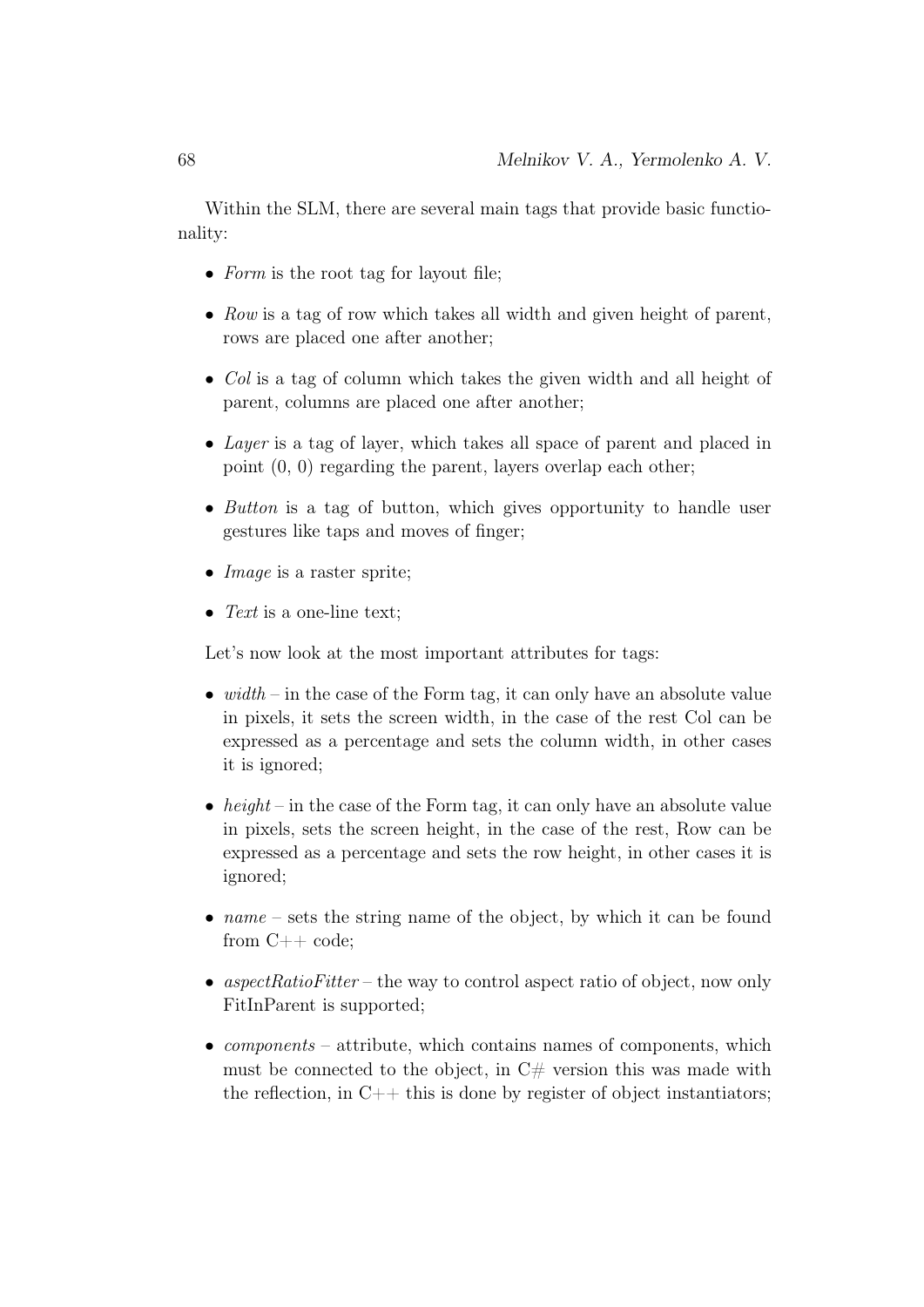- $text string attribute which sets the value to tag Text;$
- group on Up, on Down, on Click attributes of button events, which store names of events handlers. This functionality is realized with the register of event handlers in each form;
- sprite string constants in format "atlas/index", where atlas is name of the atlas and index is number of the sprite in the atlas.

This is a list of the main attributes, the rest of the attributes only provide visual effects such as gradients, frames, etc. They are of interest only for documentation purposes. Below is an example source code snippet for the Big Coloring Book project:

```
<Row height="24.5">
 <Col color="255/0/255/0">
 <Text name="txtMyWorks"
    font-size="28"
    font="Ubuntu-Bold"
    color="+/lightBlue"/>
 </Col>
</Row>
```
#### Conclusion

After switching from Unity3D to Xamarin  $C \# [8]$ , the functionality of the engine and SLML was increased, the lifecycle was adapted to the requirements of SLE and SLML, and the loading speed of applications increased greatly.

After switching to  $C_{++}$ , performance has increased significantly, but the flexibility and ease of  $C#$  development has been lost. In  $C++$ , there is no reflection and all components and handlers have to be registered manually, and the Android Studio IDE also leaves much to be desired in terms of performance compared to Visual Studio from Microsoft: it takes a long time to compile, the debugger is unstable (while working with a smartphone xiaomi redmi 4, the debugger is disabled at the point stops), slow hints on possible function names (and with an application size of 20 thousand lines, it is impossible to keep everything in memory), but Xamarin  $C#$  did not have sufficient stability.

The SLML language is in constant development and continues to change along with SLE, from the last changes we note the functions concerning the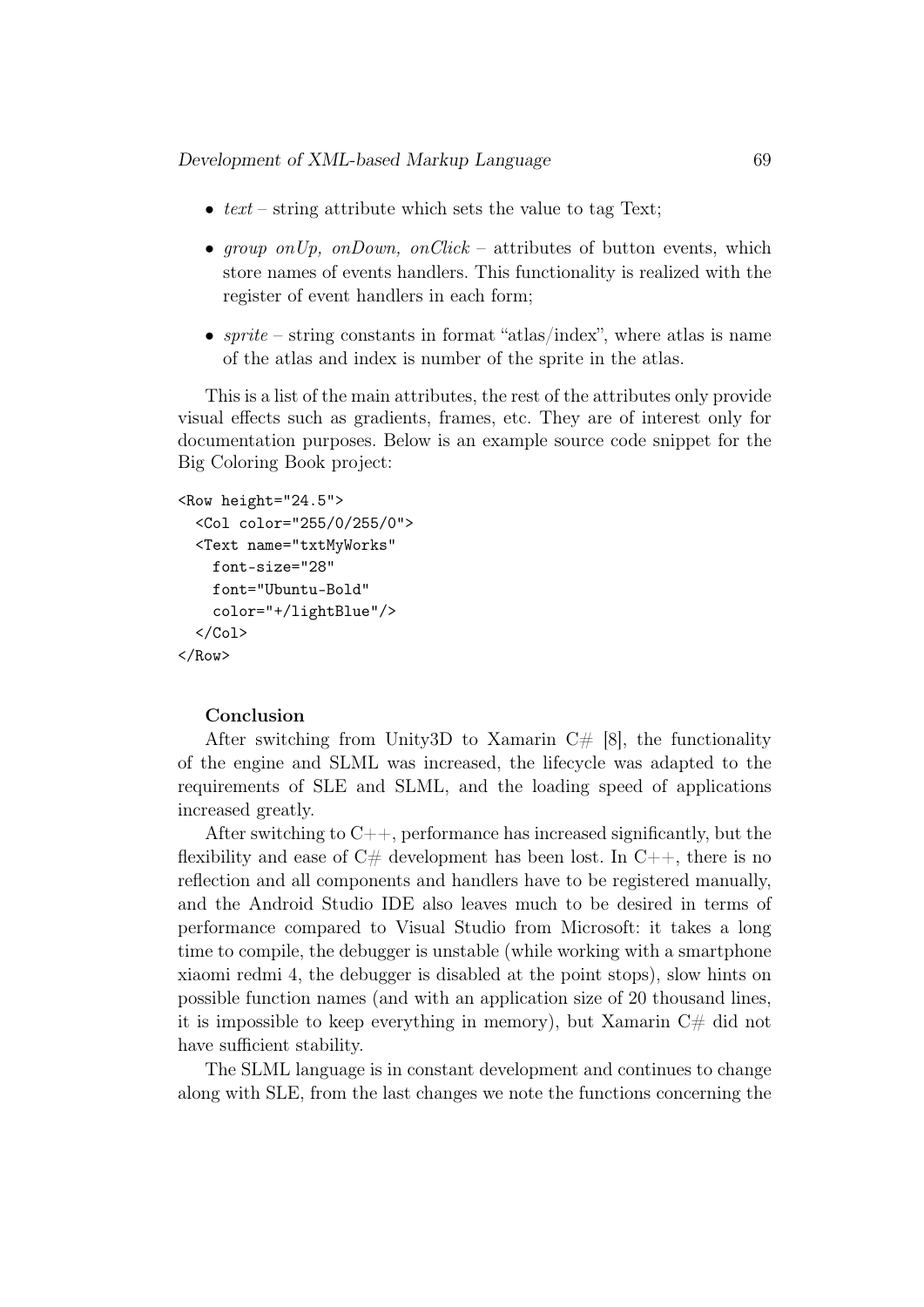positioning of objects and the displacement of adjacent ones when the height of one of the objects changes.

## Список источников

- 1. Rago A. S., Stevens W. R. Advanced programming in the UNIX environment. Addison-Wesley Professional, 2013. 1032 p.
- 2. Camden K. R. Apache Cordova In Action. Shelter Island: Manning, 2016. 230 p.
- 3. Thornsby J. Android UI design. Birmingham: Packt Publishing, 2016. 356 p.
- 4. Bennett G., Kaczmarek S., Lees B. Swidt 4 for Absolute Beginners. Phoenix: Apress, 2018. 317 p.
- 5. Petzold C. Cross-platform  $C\#$  programming for iOS, Android and Windows. Redmond, Washington: Microsoft Press, 2013. 1161 p.
- 6. Petzold C. Applications  $=$  Code  $+$  Markup. A Guide To the Microsoft Windows Presentation Foundation. Redmond: Microsoft Press, 2006. 1002 p.
- 7. Windmill E. Flutter in Action. Shelter Island: Manning, 2020. 368 p.
- 8. Мельников В.А. Процесс разработки движка для 2D-игр и интерфейсов Sad Lion Engine // Вестник Сыктывкарского университета. Сер.1: Математика. Механика. Информатика, 2019. Вып. 4 (33). C. 21–37.
- 9. Dogsa T., Meolic R. A C++ App for Demonstration of Sorting Algorithms on Mobile Platforms // International Journal of Interactive Mobile Technologies, 2014 Vol. 8, No 1. URL: https://www.onlinejournals.org/index.php/i-jim/article/view/3464/2940 (дата обращения: 17.07.2020).
- 10. Cao J., Cao Y. Application of human computer interaction interface in game design // Communications in Computer and Information Science, 2017, 714, pp. 103–108. DOI: 10.1007/978-3-319-58753-0\_16.
- 11. Zaina L. A. M., Fortes R. P. M., Casadei V., Nozaki L. S., Paiva D. M. B. Preventing accessibility barriers: Guidelines for using user interface design patterns in mobile applications // Journal of Systems and Software, 2022, vol. 186. DOI: 10.1016/j.jss.2021.111213.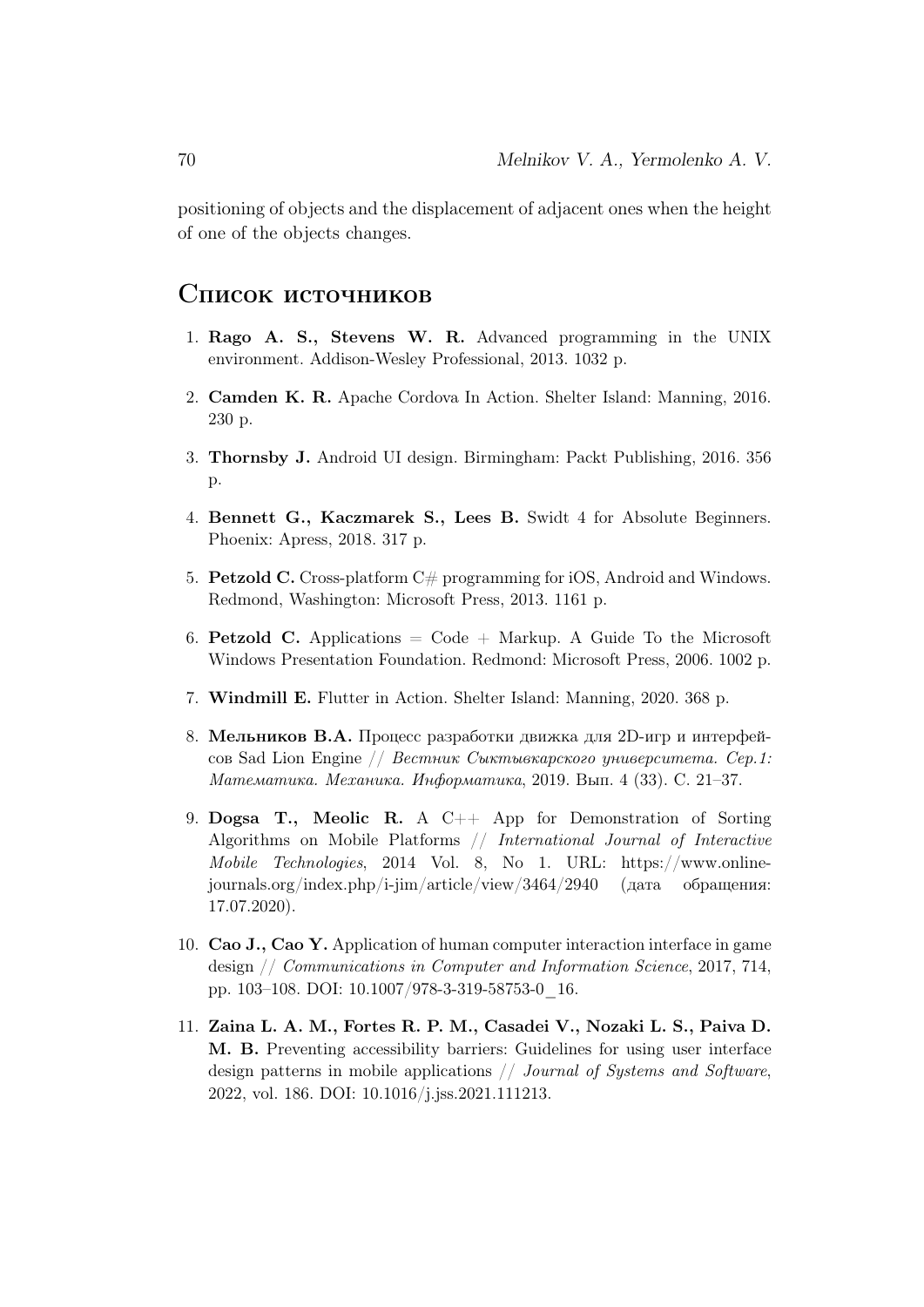- 12. Quinones, J. R., Fernandez-Leiva, A. J. XML-Based Video Game Description Language // IEEE Access, 2020, vol. 8, pp. 4679-4692. DOI: 10.1109/ACCESS.2019.2962969.
- 13. Derakhshandi M., Kolahdouz-Rahimi S., Troya J., Lano K. A model-driven framework for developing android-based classic multiplayer 2D board games // Automated Software Engineering, 2021, 28 (2). DOI: 10.1007/s10515-021-00282-1.
- 14. Park, H. C., Baek, N. Design of SelfEngine: A Lightweight Game Engine // Lecture Notes in Electrical Engineering, 2020, vol. 621, pp. 223–227. DOI: 10.1007/978-981-15-1465-4\_23.
- 15. West M. Evolve your hierarchy [Online] // Cowboy Programming. URL: http://cowboyprogramming.com/2007/01/05/evolve-your-heirachy/ (дата обращения: 22.08.2020).
- 16. Hocking J. Unity in action: Multiplatform game development in  $C\#$ . Manning, 2018. 400 p.
- 17. Lisovsky, K.Y. XML Applications Development in Scheme // Programming and Computer Software 28, pp. 197–206 (2002). https://doi.org/10.1023/A:1016319000374

# References

- 1. Rago A. S., Stevens W. R. Advanced programming in the UNIX environment. Addison-Wesley Professional, 2013. 1032 p.
- 2. Camden K. R. Apache Cordova In Action. Shelter Island: Manning, 2016. 230 p.
- 3. Thornsby J. Android UI design. Birmingham: Packt Publishing, 2016. 356 p.
- 4. Bennett G., Kaczmarek S., Lees B. Swidt 4 for Absolute Beginners. Phoenix: Apress, 2018. 317 p.
- 5. Petzold C. Cross-platform  $C \neq p$  programming for iOS, Android and Windows. Redmond, Washington: Microsoft Press, 2013. 1161 p.
- 6. Petzold C. Applications  $= Code + Markup$ . A Guide To the Microsoft Windows Presentation Foundation. Redmond: Microsoft Press, 2006. 1002 p.
- 7. Windmill E. Flutter in Action. Shelter Island: Manning, 2020. 368 p.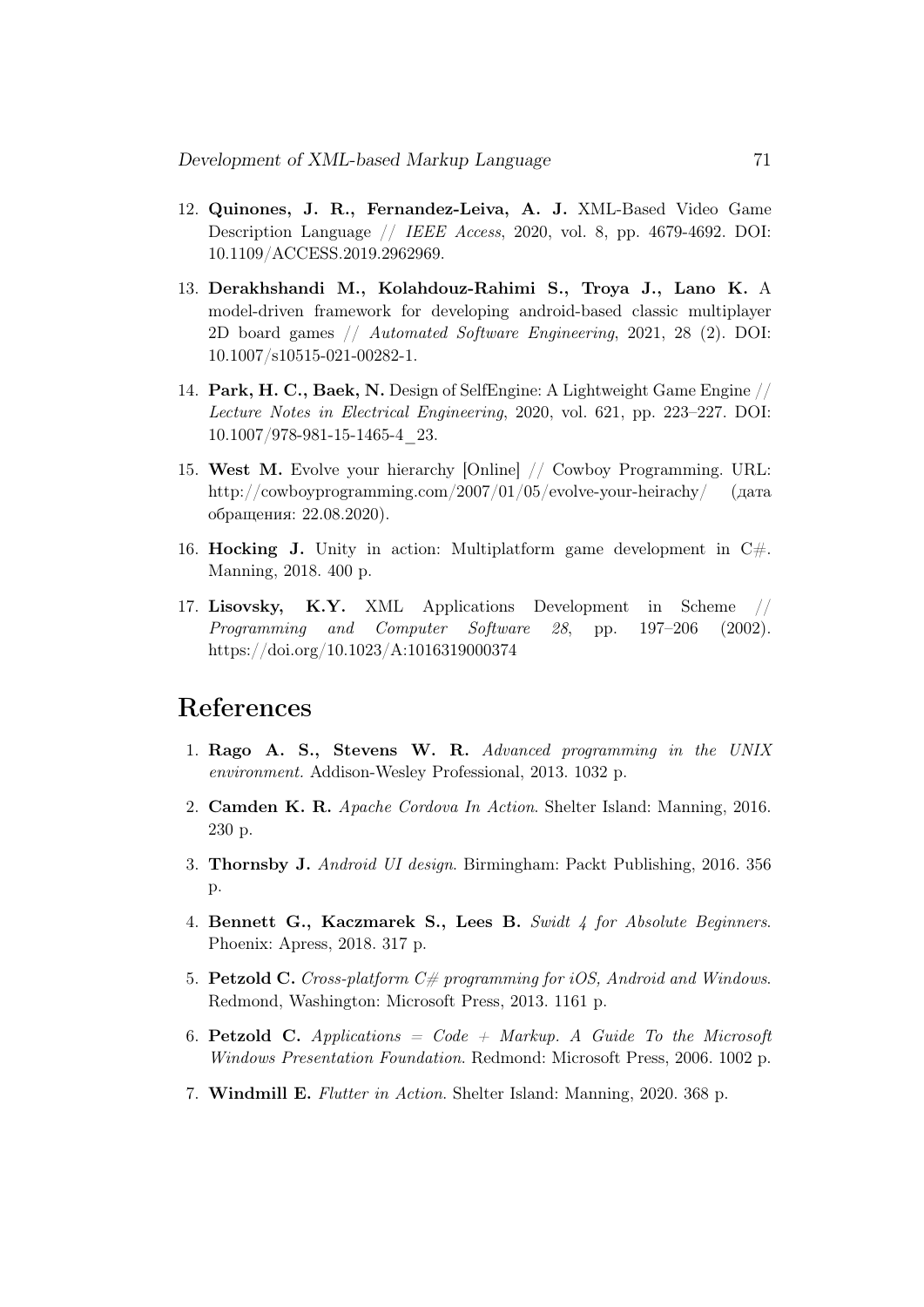- 8. Melnikov V. A. Development Process of game engine core for 2D games and interfaces Sad Lion Engine. Vestnik Syktyvkarskogo universiteta. Ser.1: Matematika. Mexanika. Informatika [Bulletin of Syktyvkar University. Series 1: Mathematics. Mechanics. Informatics], 2019, 4 (33), pp. 21–37. (In Russ.)
- 9. Dogsa T., Meolic R. A C++ App for Demonstration of Sorting Algorithms on Mobile Platforms. International Journal of Interactive Mobile Technologies., 2014. Vol. 8, No 1. Available: https://www.onlinejournals.org/index.php/i-jim/article/view/3464/2940 (accessed: 17.07.2020).
- 10. Cao J., Cao Y. Application of human computer interaction interface in game design. Communications in Computer and Information Science, 2017, 714, pp. 103–108. DOI: 10.1007/978-3-319-58753-0\_16.
- 11. Zaina L. A. M., Fortes R. P. M., Casadei V., Nozaki L. S., Paiva D. M. B. Preventing accessibility barriers: Guidelines for using user interface design patterns in mobile applications. Journal of Systems and Software, 2022, vol. 186. DOI: 10.1016/j.jss.2021.111213.
- 12. Quinones, J. R., Fernandez-Leiva, A. J. XML-Based Video Game Description Language. IEEE Access, 2020, vol. 8, pp. 4679–4692. DOI: 10.1109/ACCESS.2019.2962969.
- 13. Derakhshandi M., Kolahdouz-Rahimi S., Troya J., Lano K. A modeldriven framework for developing android-based classic multiplayer 2D board games. Automated Software Engineering, 2021, 28 (2). DOI: 10.1007/s10515- 021-00282-1.
- 14. Park, H. C., Baek, N. Design of SelfEngine: A Lightweight Game Engine. Lecture Notes in Electrical Engineering, 2020, vol. 621, pp. 223–227. DOI: 10.1007/978-981-15-1465-4\_23.
- 15. West M. Evolve your hierarchy [Online] Cowboy Programming. Available: http://cowboyprogramming.com/2007/01/05/evolve-your-heirachy/ (accessed: 22.08.2020).
- 16. Hocking J. Unity in action: Multiplatform game development in  $C\#$ . Manning, 2018. 400 p.
- 17. Lisovsky, K.Y. XML Applications Development in Scheme. Programming and Computer Software 28, 197–206 (2002). https://doi.org/10.1023/A:1016319000374